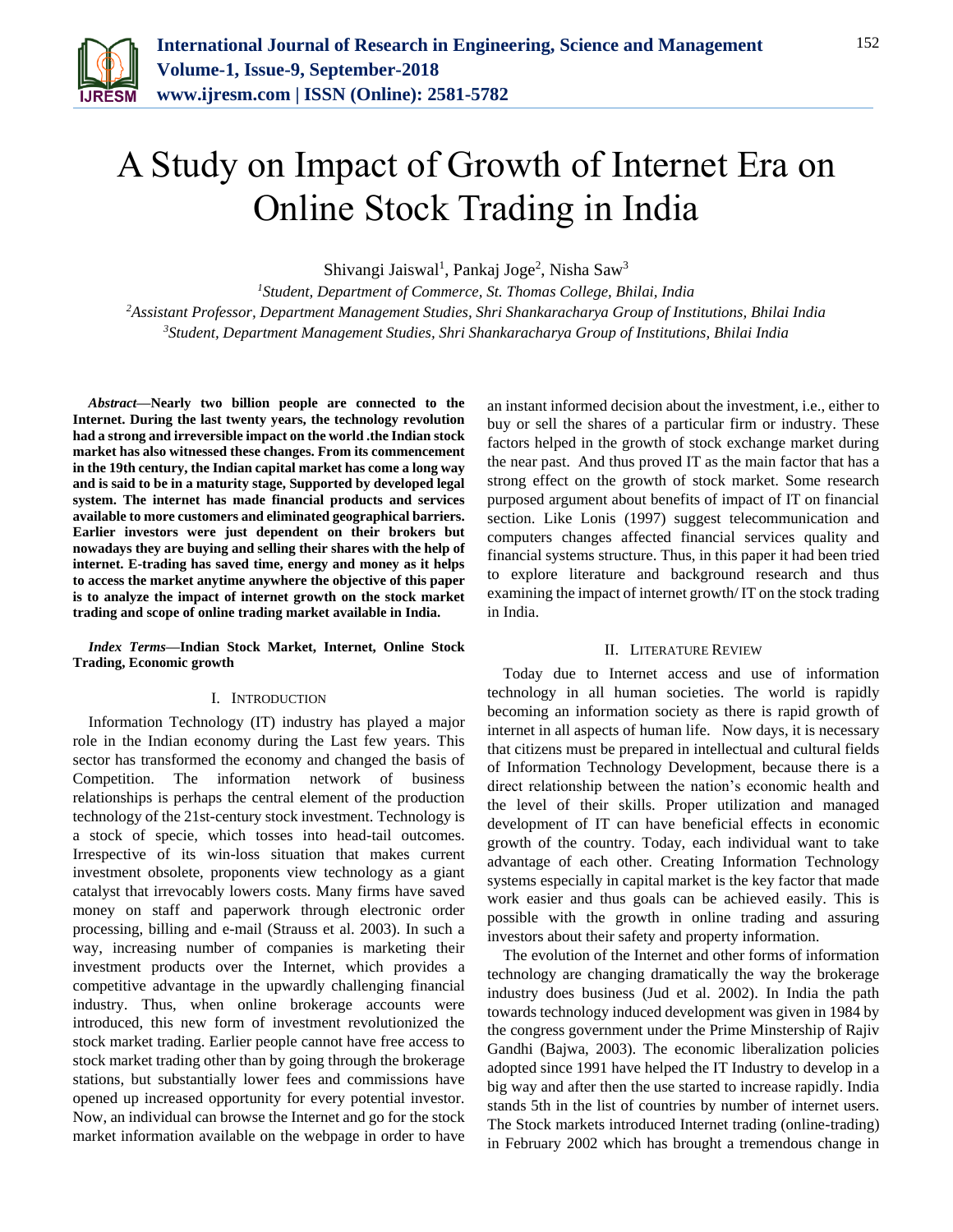

# trading.

In India The National Stock Exchange started the first form of online trading where in investors can buy and sell stocks in a day without much paper work. Earlier it used to take around 60 days to buy and sell stocks in stock markets and the investor also had to go through lots of paper work. But thanks to Internet due to which the Indian capital markets have recorded tremendous percentage of growth in exchange. Online stock trading in India has gained ground in the last two years. It's interesting to note that it was a beer making company, "WIT Beer" that for first time, way back in 1969, had introduced the idea of online stock trading. There are several leading companies involved in online stock trading in India. ICICI Direct, Sharekhan, Anand Rathi ,Geojit securities, India bulls, Religare, Kotak Securities, Motilal Oswal Securities, Reliance money, India Infoline.com Securities limited , and IDBI Paisa builder are the major players in online Indian stock trading.

# III. INTERNET AND THE STOCK MARKET

There are some researchers that have been examined the relation between IT and stock market. Table-1 summarizes the prior researches in this field.

### IV. OVERVIEW OF INDIAN STOCK MARKET

The stock market is witnessing intensified activities and is increasingly gaining importance. The Indian stock exchanges hold a place of prominence not only in Asia but also at the global stage. The Bombay Stock Exchange (BSE) is one of the oldest exchanges across the world, while the National Stock Exchange (NSE) is among the best in terms of sophistication and advancement of technology. The Indian stock market scene really picked up after the opening up of the economy in the early nineties. The whole of nineties were used to experiment and fine tune an efficient and effective system. The 'badla' system was stopped to control unnecessary volatility while the derivatives segment started as late as 2000. The corporate governance rules were gradually put in place which initiated the process of bringing the listed companies at a uniform level. On the global scale, the economic environment started taking paradigm shift with the 'dot com bubble burst', 9/11, and soaring oil prices. The slowdown in the US economy and interest rate tightening made the equation more complex. However after 2000 riding on a robust growth and a maturing economy and relaxed regulations, outside investorsinstitutional and others got more scope to operate. This opening up of the system led to increased integration with heightened cross-border flow of capital, with India emerging as an investment 'hot spot' resulting in our stock exchanges being impacted by global cues like never before.

Exchanges are now crossing national boundaries to extend their service areas and this has led to cross-border integration. Also, exchanges have begun to offer cross-border trading to facilitate overseas investment options for investors. This not only increased the appeal of the exchange for investors but also

| <b>Researchers</b>          | INTERNET AIND THE STOCK MARKET<br><b>Subject</b>                                                                                     | <b>Result</b>                                                                                                                                                                                                                                                                                                                                                                                                                                                                                                                                                                                                                                                                                      |
|-----------------------------|--------------------------------------------------------------------------------------------------------------------------------------|----------------------------------------------------------------------------------------------------------------------------------------------------------------------------------------------------------------------------------------------------------------------------------------------------------------------------------------------------------------------------------------------------------------------------------------------------------------------------------------------------------------------------------------------------------------------------------------------------------------------------------------------------------------------------------------------------|
| Hobjin and Jovabonic (2000) | The Information Technology Revolution and the<br>Stock Market: Evidence                                                              | Their findings show the more application of IT due to more<br>decrease of value, but IT destroyed the old firm and will enter<br>new firm the market                                                                                                                                                                                                                                                                                                                                                                                                                                                                                                                                               |
| Lucas et al. $(2002)$       | IT and the new York stock exchange's strategic<br>resources from 1982-1999                                                           | The results provide insights for firms that invest in IT to create a<br>system of traditional and IT resources to obtain a sustainable<br>competitive advantage                                                                                                                                                                                                                                                                                                                                                                                                                                                                                                                                    |
| Ngassam and Gani (2003)     | effect of information and communications<br>technology on SMD in a sample comparing of<br>emerging markets and high-income economies | Their model confirms that personal computers and internet hosts<br>as the two ICT variables having strong positive effects on SMD.<br>Their results also indicated strong positive effects of market<br>capitalization and credit to the private sector as non-ICT<br>contributors to SMD. Controlling for income and technological<br>differences, the finding show emerging market economies have<br>already seized an opportunity to leap frog the high-income<br>countries that is, by going straight from underdeveloped networks<br>to fully digitized networks, by passing the traditional analog<br>technology. As such, this leap frogging is positively enhancing<br>their stock markets |
| Hovay and D'Arcy (2005)     | Capital market reaction to defective IT products:<br>The case of computer viruses                                                    | Their results show that the market reacts negatively to the<br>production of flawed IT in approximately 50 % of the cases.<br>However, this negative market reaction is not statistically<br>significant over extended periods and is limited to<br>announcements involving certain types of defects (i.e., IT<br>products that contain computer viruses). There was not<br>statistically significant negative market reaction<br>for<br>announcements involving IT products that are susceptible to<br>computer viruses.                                                                                                                                                                          |
| Toivonen et al., 2007       | The Impacts of IT on the Stock and Flow of a<br>Firm's Intellectual Capital                                                          | Based on their examination, the main part of IT applications<br>serves dissemination, storing and acquisition of explicit<br>knowledge. They present two ways: the use of IT for the<br>development of social capital in a firm, and the use of external<br>experts—knowledge-intensive business services (KIBS)—as<br>supporters in firms' knowledge functions linked to IT.                                                                                                                                                                                                                                                                                                                      |

TABLE I INTERNET AND THE STOCK MARKET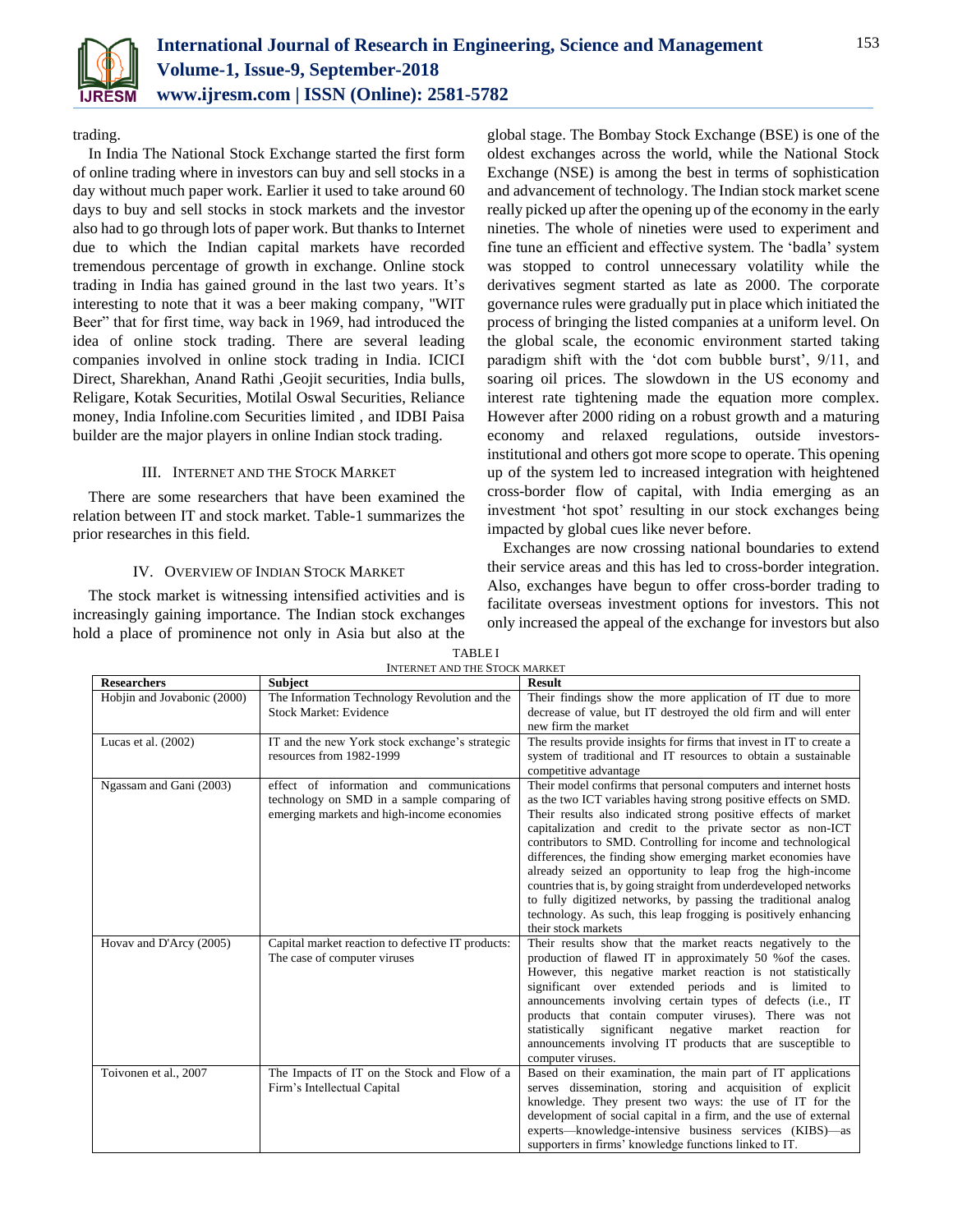

attracts more volume. Exchanges regularly solicit companies outside their home territory and encourage them to list on their exchange and global competition has put pressure on corporations to seek capital outside their home country. The Indian stock market is the world third largest stock market on the basis of investor base and has a collective pool of about 20 million investors. There are over 9,000 companies listed on the stock exchanges of the country. The Bombay Stock Exchange, established in 1875, is the oldest in Asia. National Stock Exchange, a more recent establishment which came into existence in 1992, is the largest and most advanced stock market in India is also the third biggest stock exchange in Asia in terms of transactions. It is among the 5 biggest stock exchanges in the world in terms of transactions volume.

# V. MARKET CAPITALIZATION

TABLE II WORLD STOCK MARKETS AND THEIR MARKET CAPITALIZATION

|                         | <b>Worldwide Stock Markets</b> |                           |                 |  |  |  |  |
|-------------------------|--------------------------------|---------------------------|-----------------|--|--|--|--|
|                         | Source: ETIG                   |                           |                 |  |  |  |  |
|                         |                                |                           |                 |  |  |  |  |
| S.<br>No                | Country                        | Market cap (US\$ billion) | $%$ of<br>world |  |  |  |  |
| ı                       | <b>USA</b>                     | 15,517                    | 39.5            |  |  |  |  |
| 2                       | Japan                          | 4,079                     | 10.4            |  |  |  |  |
| 3                       | United Kingdom                 | 3,067                     | 7.8             |  |  |  |  |
| 4                       | France                         | 1.828                     | 4.7             |  |  |  |  |
| 5                       | Germany                        | 1.256                     | 3.2             |  |  |  |  |
| б                       | Canada                         | 1.239                     | 3.2             |  |  |  |  |
| 7                       | <b>Hong Kong</b>               | 1,001                     | 2.6             |  |  |  |  |
| $\overline{\mathbf{g}}$ | Switzerland                    | 872                       | 2.2             |  |  |  |  |
| 9                       | Italy                          | 788                       | $\overline{2}$  |  |  |  |  |
| 10                      | Spain                          | 688                       | 1.8             |  |  |  |  |
| 11                      | Australia                      | 687                       | 1.8             |  |  |  |  |
| 12                      | Russia                         | 592                       | 1.5             |  |  |  |  |
| 13                      | South Korea                    | 557                       | 1.4             |  |  |  |  |
| 14                      | India                          | 506                       | 1.3             |  |  |  |  |
| 15                      | Taiwan                         | 475                       | 1.2             |  |  |  |  |
| 16                      | Others                         | 6050                      | 15.4            |  |  |  |  |
|                         | Total                          | 39,202                    | 100             |  |  |  |  |

Market capitalization is the measure of corporate size of a country. It shows the current stock price multiplied by the number of outstanding shares. It is commonly referred to as Market cap. It is calculated by multiplying the number of common shares with the current price of those shares. This term is often confused with capitalization, which is the total amount of funds used to finance a firm's balance sheet and is calculated as market capitalization plus debt (book or market value) plus preferred stock. While there are no strong definitions for market cap categorizations, a few terms are frequently used to group companies based on its capitalization. The Table-2, shows the market capitalization of various stock markets in the world.

Based on the above study, it can be observed that India is 15th in the world ranking of Market capitalization. This is in spite of having the third largest investor base, after Japan and USA, and having the largest number of companies listed. United States leads the list of countries with the highest market capitalization. India has the highest number of companies listed in the stock market. Out of this, about 75 % of the companies are listed with the Bombay Stock Exchange.

| <b>TABLE III</b>                  |                |            |              |         |  |  |  |
|-----------------------------------|----------------|------------|--------------|---------|--|--|--|
| <b>GROWTH OF INTERNET TRADING</b> |                |            |              |         |  |  |  |
| Year                              | Enabled        | Registered | Internet     | $%$ of  |  |  |  |
|                                   | <b>Members</b> | Clients    | Trading      | Trading |  |  |  |
|                                   |                |            | Volume       | Volume  |  |  |  |
|                                   |                |            | (Rs. Crores) |         |  |  |  |
| 2015-16                           | 498            | 4,750,744  | 14,624,067   | 22.56   |  |  |  |
| 2014-15                           | 472            | 4,695,396  | 11,613,948   | 10.44   |  |  |  |
| 2013-14                           | 451            | 4,116,039  | 7,652,572    | 10.01   |  |  |  |
| 2012-13                           | 437            | 3,833,149  | 5,905,158    | 9.36    |  |  |  |

Source: NSE- Fact Book 2016

#### VI. ONLINE TRADING

Online trading is simply buying and selling of assets through a brokerage's internet based proprietary trading platform, it is also known as E-trading or Self Directed Investing. In India the on-line trading system is used by companies to make it is a fully automated screen based bidding system that allows trading members to enter bids on behalf of their clients. All bids received by the system are numbered, time stamped, and stored in the book till the last day of the book building process and the offer price is determined after the bid closing date. While ensuring efficient price discovery, this system reduces time taken for completion of the issue process.

At the end of March 2016, a total number of 498 members were permitted to allow investor's web based access to NSE's trading system. The members of the exchange in turn had registered 4,750,744 clients for web based access as on March 31, 2016. During the year 2015-16, 22.56 % of the trading value in the Capital Market segment (14,624,067 crores) was routed and executed through the internet. The table below shows the growth of internet trading from the fiscal years 2012-13 till 2015- 16.

#### VII. GROWTH OF ECONOMY THROUGH INTERNET TRADING

The steps taken by the government of India through IT Policy have paid rich dividend in the form of increase in share of IT in GDP, Foreign Exchange reserves and Foreign Direct Investment from multi nationals in IT sector (Bajwa 2003). India is emerging as the fastest hub in the world as IT's Contribution to country's GDP has increased from 1.2%in 1997-98 to 5.2%in 2006-07.



With the growth of Internet trading Companies are able to keep costs down by bringing goods and services to markets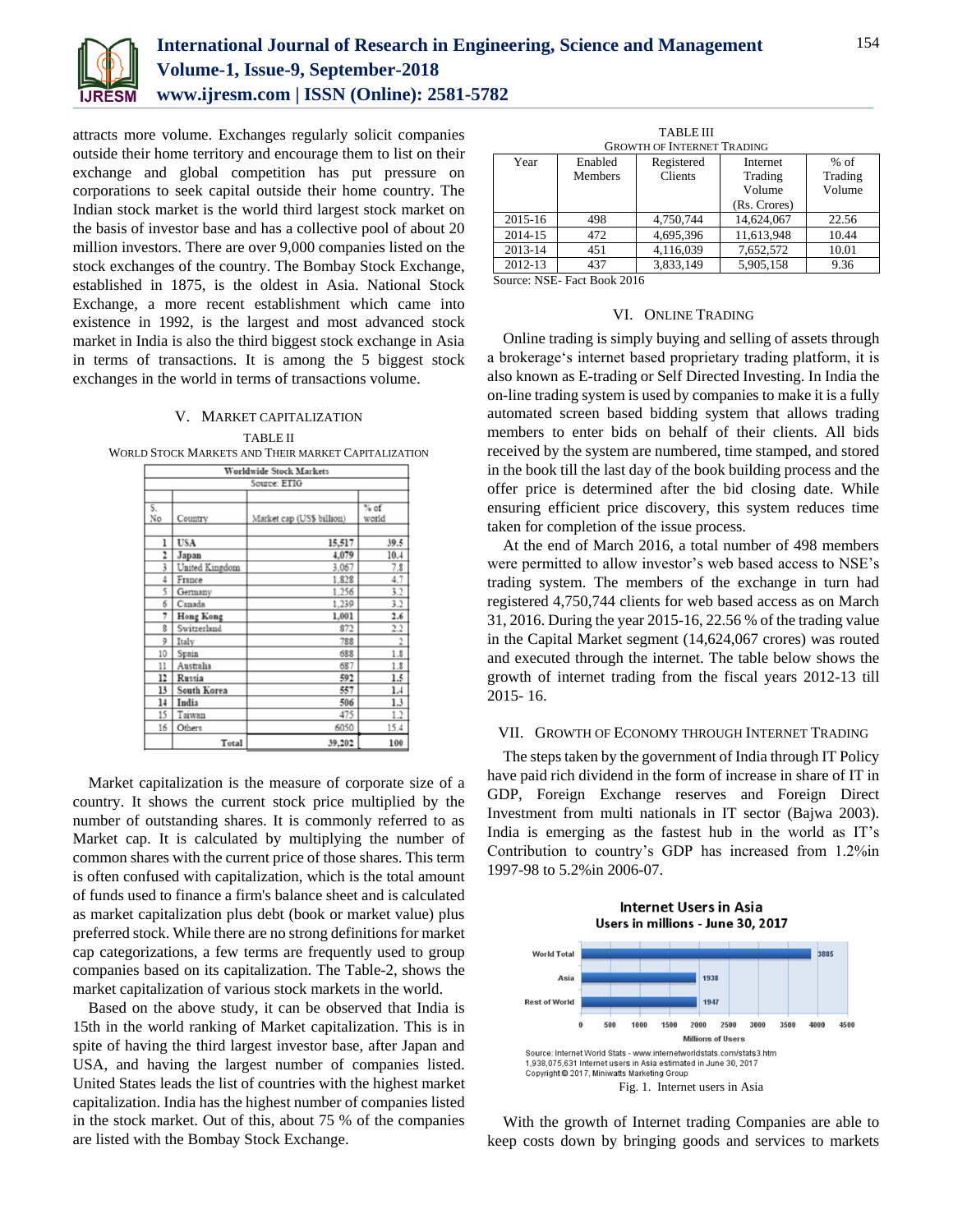

around the world more easily. Individuals are able to compare prices, search and find information or items and communicate and learn things in an improved new way. With the introduction of E-governance Governments are able to serve its citizens much more easily. According to the report there are more than 3 million internet users worldwide. The report also stated that the Internet has wide spread impact on the growth and prosperity of the country by reducing the problem of unemployment in the country.



# **Internet World Penetration Rates** by Geographic Regions - June 30, 2017

#### VIII. GROWTH OF DIGITAL COMMERCE

Digital Commerce industry has increased from INR 26,263 Crores in the year 2010 to INR 81,525 Crores in 2014 and has shown a growth of 53% over Dec 2013. This growth has been mainly driven by the Online Travel industry which contributes 61% to the total Digital Commerce industry in India today. Next year the market is estimated to mature and cross the 1 Lac mark.



Of the market size of INR 81,525 Crores; online travel, which includes booking rail, air, bus tickets, hotel accommodations, tour packages and travel insurance comprised a major 61% of the whole Digital Commerce pie Financial services market has grown at a CAGR of 20% since 2010. In December 2014, this market was valued at INR 4,508 Crores. Conducting financial transactions of various types like mobile and data card recharges, utility bill payments, and stock trading amount to 6% of the overall share. Ministry of Communications and Information Technology, is of the opinion that the utility and relevance of digital commerce can be well understood by

the fact that out of approximately 60 million internet users in India, nearly one third of this number are doing financial transactions over internet.



Fig. 4. Share of financial services (in Crores)

# IX. CONCLUSION

This paper suggests that all transactions in stock trading institutions must be computerized and should be electronic, for the reason that these trading institutions are the key player in Indian capital market. Buying and selling must be done by Internet and all trading systems must be computerized. As Capital market plays a vital role in providing liquidity and the potential of the Indian capital market is immense. Stock market development matters for growth as access to external funds allows financially constrained firms to expand. The paperless trading environment has reduced manipulations to a large extent and financial markets have started rewarding companies. Security is also one issue which is acting as a challenge at the mindshare level of internet users. Although threats are growing and getting increasingly dangerous, but technology is available to enable secure e-commerce experience. Through digital commerce the rural user can access services and data easily and effectively. All we need to look at carefully is to create a robust and safe infrastructure for carrying out this activity of users though online or mobile gateway. Fast internet connection at lower prices is giving a boost to digital commerce regime.

#### **REFERENCES**

- [1] Bahrami A. (2008). The impact of information and communication technology development on stock market expansion (Iran's study case), MA thesis, university of Isfahan (in Persian).
- [2] Desai Vasant (2016), "Financial Markets and Financial Services", 212- 228, Factbook- 2016 from www.nse-india.com
- [3] Gala Jitendra (2007), "Guide to Indian Stock Market", 44-52
- [4] HarounAlryalat, Yogesh Kumar Dwivedi, JasnaKuljis, Ray J. Paul," International Journal of Electronic finance , vol. 1 , no. 2", 151-170, 2006
- [5] Kamssu, A., Reithel, B., & Ziegelmayer, J.(2003). Information technology and financialperformance: The impact of being an Internet dependent firm on stock returns.
- [6] Strauss, J.; El-Ansary, A.; and Frost, R. 2003. E-Marketing. 3rd ed., Prentice Hall of India, New Delhi, India.
- [7] WaliaNidhi and Ravinder Kumar, "Online Stock Trading in India: An Empirical Investigation", Indian Journal of Marketing, vol. 37, no.4, April 2007.